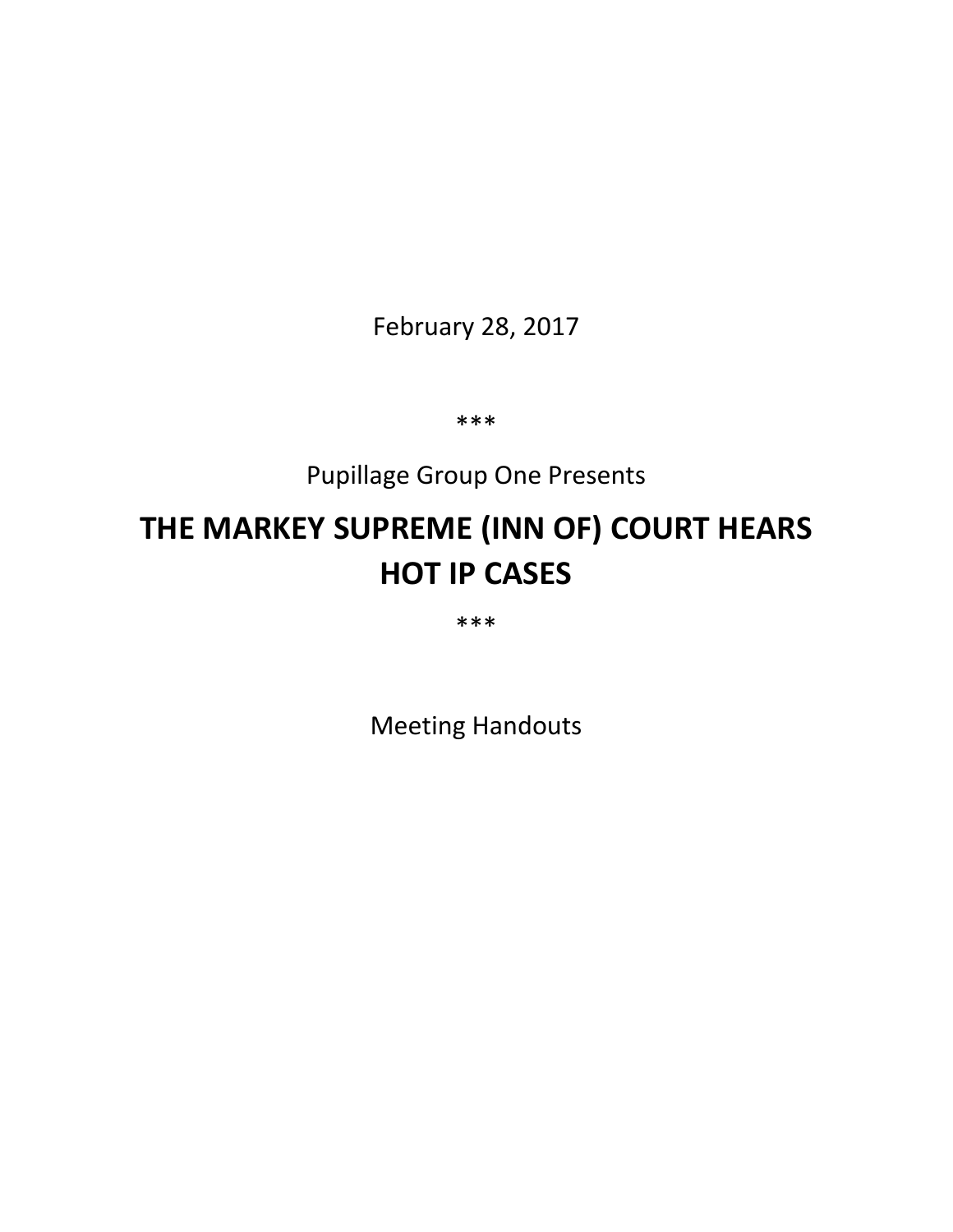# Handout for Markey IP Inn of Court (2/28)

## Impression Prods., Inc. v. Lexmark Int'/, Inc.

# 11. FACTS

I \\_-'-'. \_--

- A. Lexmark makes and sells printers and toner cartridges, and owns several patents that cover the cartridges-at-issue.
- B. Lexmark sells "Regular Cartridges" at full price, and "Return Program Cartridges" ("RPCs") at a 20% discount.
- C. RPC sales are subject to a single-use/ no-resale restriction; each RPC contains a microchip that prevents re-use of cartridges.
- D. Lexmark sells RPCs in the U.S. and abroad.
- E. Impression acquires used RPCs where the microchips are "hacked" by a 3rd party; Impression re-sells hacked RPCs in the U.S.
- F. Impression does not dispute that buyers have notice of single-use  $\sqrt{\ }$  no resale restriction when buying RPCs at the discounted price.
- G. Impression does not dispute infringement, validity of Lexmark's patents

## Ill. PROCEDURAL BACKGROUND

A. District Court (S.D. Ohio)

- i. Granted Impression's motion to dismiss as to cartridges first sold by Lexmark in the U.S., concluding that "Quanta overruled Mallinckrodt sub silentio."
- ii. Denied Impression's motion to dismiss as to cartridges first sold by Lexmark outside the U.S., concluding that Jazz Photo is still good law and Kirtsaeng is inapposite.
- B. Federal Circuit (en bane)
	- i. REVERSES: "[A] patentee, when selling a patented article subject to a single-use/no-resale restriction that is lawful and clearly communicated to the purchaser, does not by that sale give the buyer, or downstream buyers, the resale/reuse authority that has been expressly denied."
	- ii. AFFIRMS: "[A] U.S. patentee, merely by selling or authorizing the sale of a U.S.-patented article abroad, does not authorize the buyer to import the article and sell and use it in the U.S., which are infringing acts in the absence of patentee-conferred authority."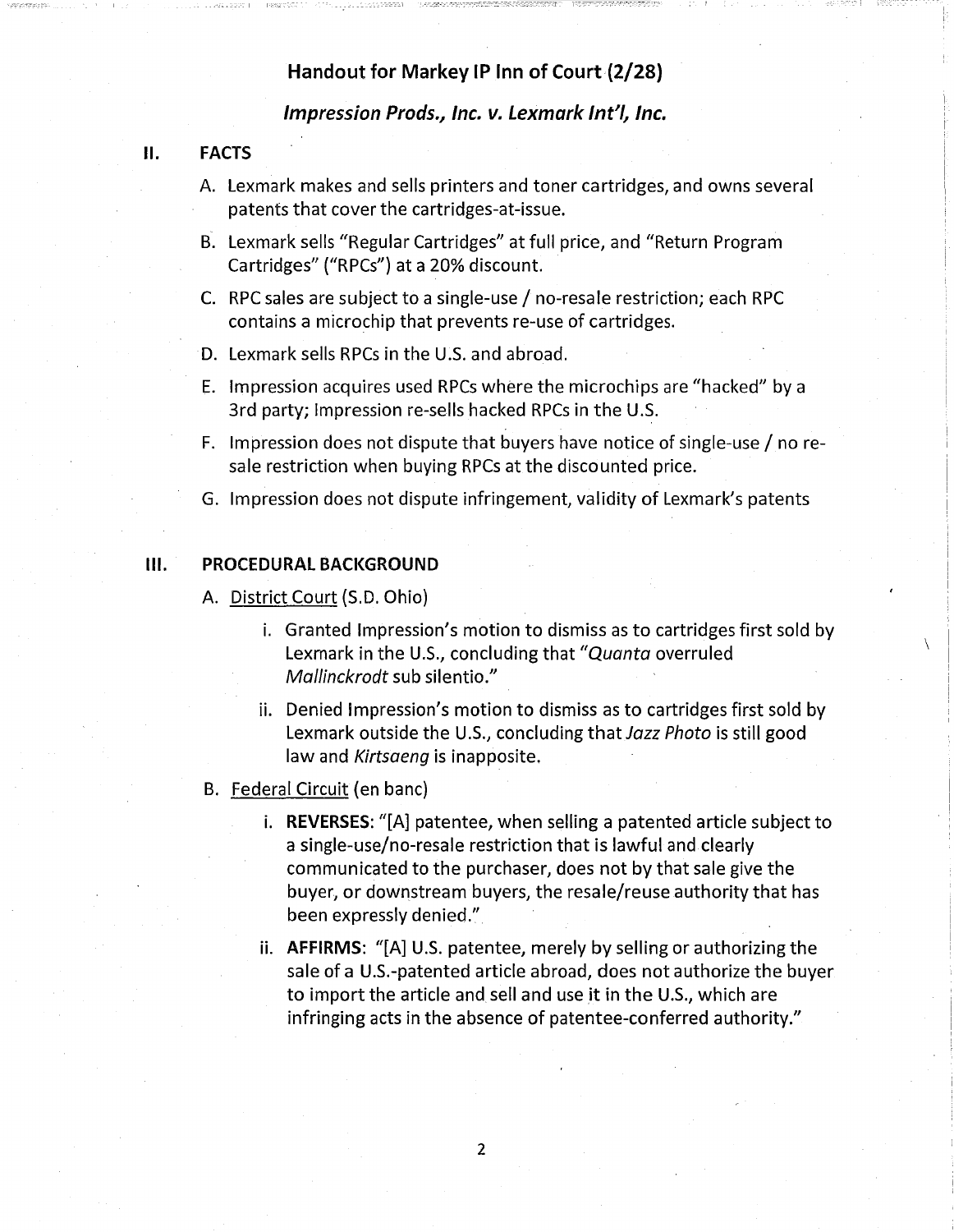# **Handout for Markey IP Inn of Court {2/28) Impression Prods.***1* **Inc. v. Lexmark lnt***<sup>1</sup> / <sup>1</sup>***Inc.**

\_\_\_\_\_ [ -----i

# **I. QUESTIONS PRESENTED**

| Petitioner Impression Prods., Inc.                                                                                                                                                                                                                                                                                                                                                                                                      |  | Respondent Lexmark Int'l, Inc.                                                                                                                                                                                                                                              |
|-----------------------------------------------------------------------------------------------------------------------------------------------------------------------------------------------------------------------------------------------------------------------------------------------------------------------------------------------------------------------------------------------------------------------------------------|--|-----------------------------------------------------------------------------------------------------------------------------------------------------------------------------------------------------------------------------------------------------------------------------|
| 1. Whether a sale that transfers title<br>to the patented item while<br>specifying post-sale restrictions on<br>the article's use or resale avoids<br>application of the patent exhaustion<br>doctrine and therefore permits the<br>enforcement of such post-sale<br>restrictions through the patent<br>law's infringement remedy.                                                                                                      |  | 1. Whether the sale of a patented<br>article subject to an express<br>contractual agreement conveying<br>only limited authority to use that<br>article nonetheless automatically<br>confers unlimited authority to sell,<br>offer to sell, use, and import that<br>article. |
| 2. Whether, in light of this Court's<br>holding in Kirtsaeng v. John Wiley &<br>Sons, Inc., that the common law<br>doctrine barring restraints on<br>alienation that is the basis of<br>exhaustion doctrine "makes no<br>geographical distinctions," a sale of<br>a patented article $-$ authorized by<br>the U.S. patentee $-$ that takes place<br>outside of the United States<br>exhausts the U.S. patent rights in<br>that article. |  | 2. Whether every sale of a patented<br>article outside the United States<br>automatically confers unlimited<br>authority to import, sell, offer to<br>sell, and use that article in the<br><b>United States.</b>                                                            |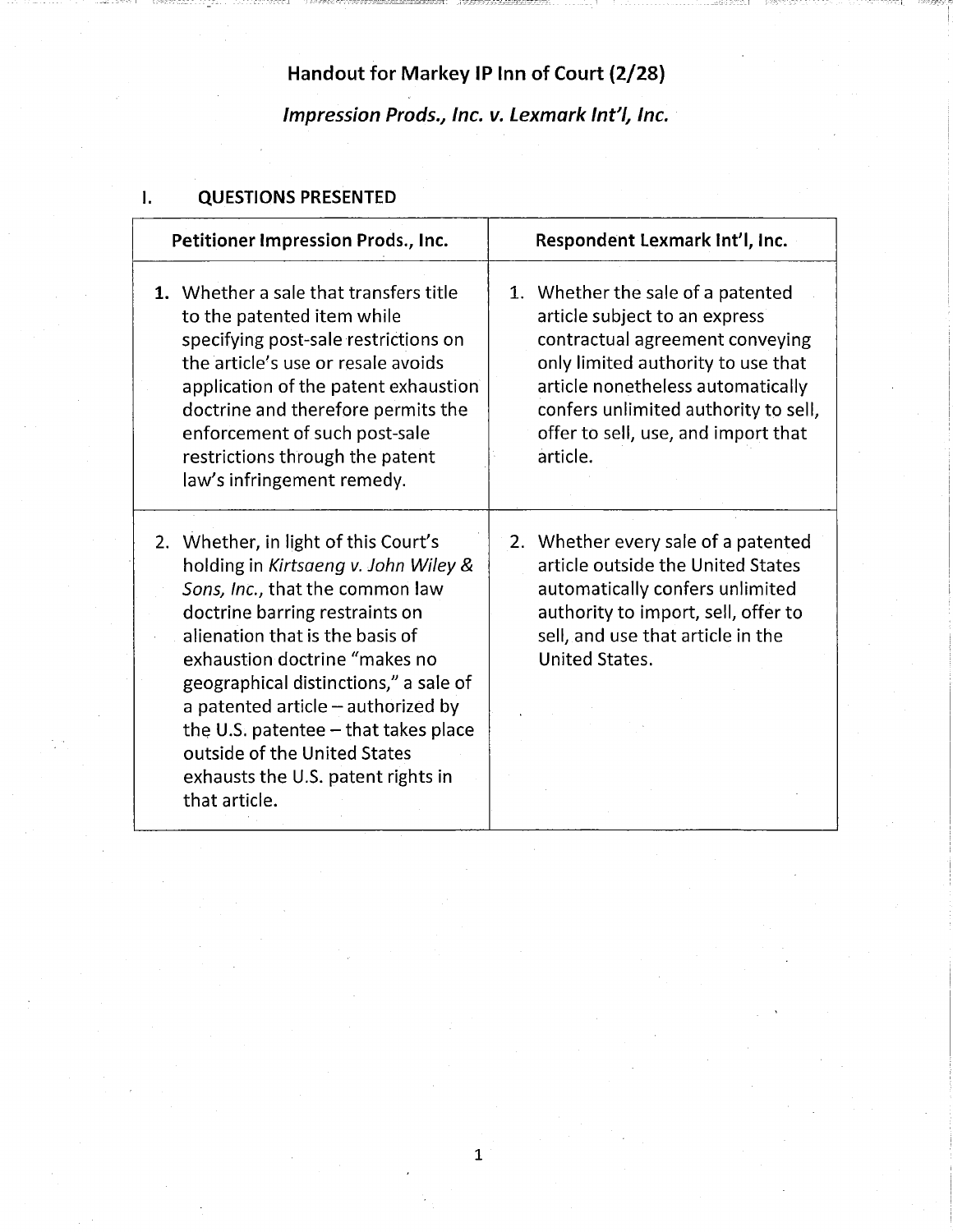## Cite as: 580 U.S.\_ (2017)

1

- ------\_:-]

#### Opinion of the Court

NOTICE: This opinion is subject to formal revision before publication in the<br>preliminary print of the United States Reports. Readers are requested to<br>notify the Reporter of Decisions, Supreme Court of the United States, Wa ington, D. C. 20543, of any typographical or other formal errors, in order that corrections may be made before the preliminary print goes to press.

# **SUPREME COURT OF THE UNITED STATES**

#### No. 14-1538

## LIFE TECHNOLOGIES CORPORATION, ET AL., PETITIONERS *v.* PROMEGA CORPORATION

## ON WRIT OF CERTIORARI TO THE UNITED STATES COURT OF APPEALS FOR THE FEDERAL CIRCUIT

#### [February 22, 2017]

#### JUSTICE SOTOMAYOR delivered the opinion of the Court.

This case concerns the intersection of international supply chains and federal patent law. Section  $271(f)(1)$  of the Patent Act of 1952 prohibits the supply from the United States of "all or a substantial portion" of the components of a patented invention for combination abroad. 35 U.S. C.  $\S271(f)(1)$ . We granted certiorari to determine whether a party that supplies a single component of a multicomponent invention for manufacture abroad can be held liable for infringement under  $\S271(f)(1)$ . 579 U.S. \_ (2016). We hold that a single component does not constitute a substantial portion of the components that can give rise to liability under  $\S271(f)(1)$ . Because only a single component of the patented invention at issue here was supplied from the United States, we reverse and remand.

> I A

We begin with an overview of the patent in dispute. Although the science behind the patent is complex, a basic understanding suffices to resolve the question presented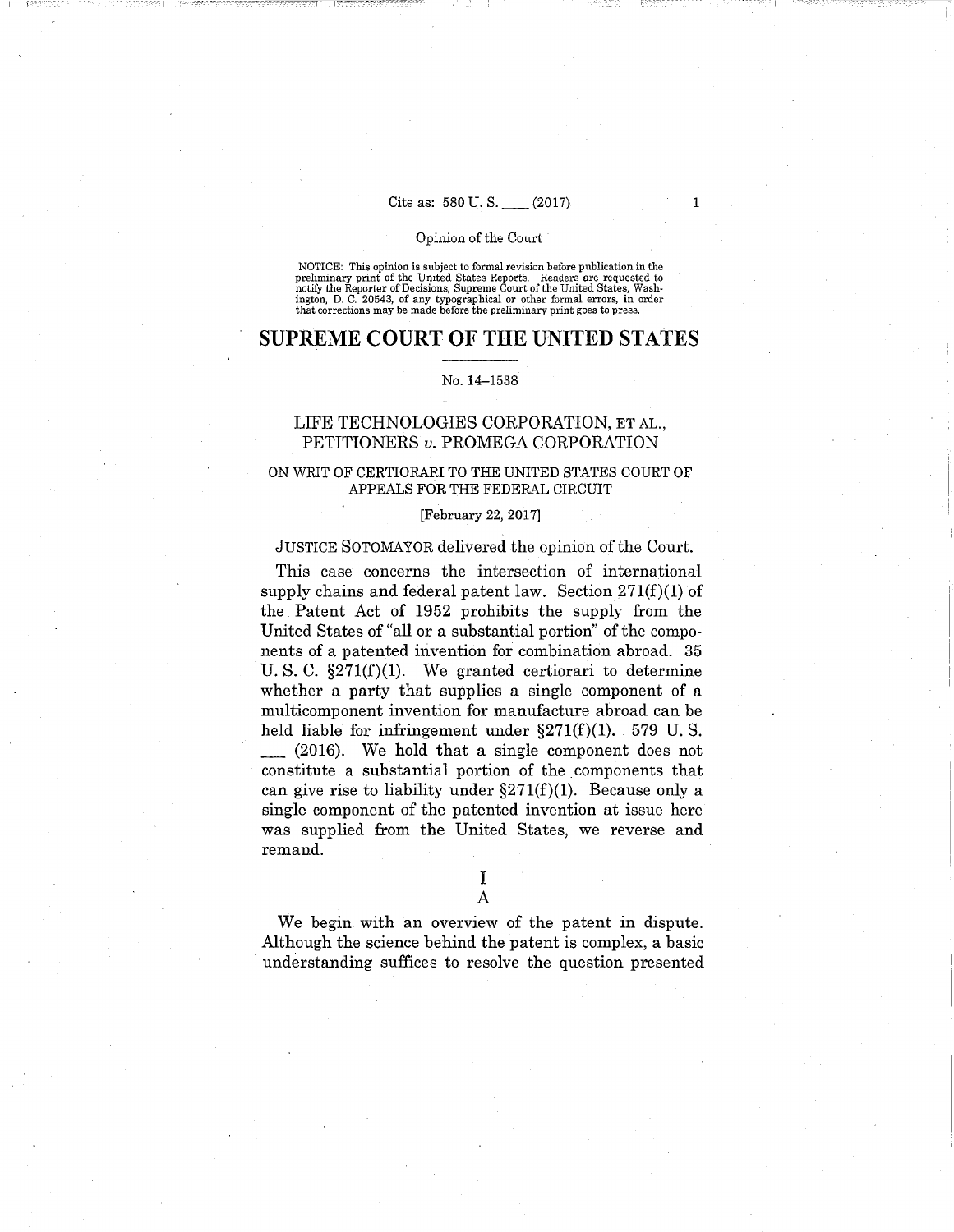#### Opinion of the Court

by this case.

 $\sim$  ,  $\sim$   $\sim$   $\sim$ 

The Tautz patent, U. S. Reissue Patent No. RE 37,984, claims a toolkit for genetic testing.<sup>1</sup> The kit is used to take small samples of genetic material—in the form of nucleotide sequences that make up the molecule deoxyribonucleic acid (commonly referred to as "DNA")—and then synthesize multiple copies of a particular nucleotide sequence. This process of copying, known as amplification, generates DNA profiles that can be used by law enforcement agencies for forensic identification and by clinical and research institutions around the world. For purposes of this litigation, the parties agree that the kit covered by the Tautz patent contains five components: (1) a mixture of primers that mark the part of the DNA strand to be copied; (2) nucleotides for forming replicated strands of DNA; (3) an enzyme known as *Taq* polymerase; (4) a buffer solution for the amplification; and (5) control DNA. <sup>2</sup>

Respondent Promega Corporation was the exclusive licensee of the Tautz patent. Petitioner Life Technologies Corporation manufactured genetic testing kits.<sup>3</sup> During the timeframe relevant here, Promega sublicensed the Tautz patent to Life Technologies for the manufacture and sale of the kits for use in certain licensed law enforcement fields worldwide. Life Technologies manufactured all but one component of the kits in the United Kingdom. It manufactured that component-the *Taq* polymerase-in

<sup>&</sup>lt;sup>1</sup>The Tautz patent expired in 2015. The litigation thus concerns past acts of infringement only.<br><sup>2</sup>Because the parties here agree that the patented invention is made

up of only these five components, we do not consider how to identify the "components" of a patent or whether and how that inquiry relates to the elements of a patent claim.

<sup>3</sup> Applied Biosystems, LLC, and Invitrogen IP Holdings, Inc., are also petitioners in this proceeding and are wholly owned subsidiaries of Life Technologies Corporation. The agreement at issue here was originally between Promega and Applied Biosystems. 773 F. 3d 1338, 1344, n. 3 (CA Fed. 2014).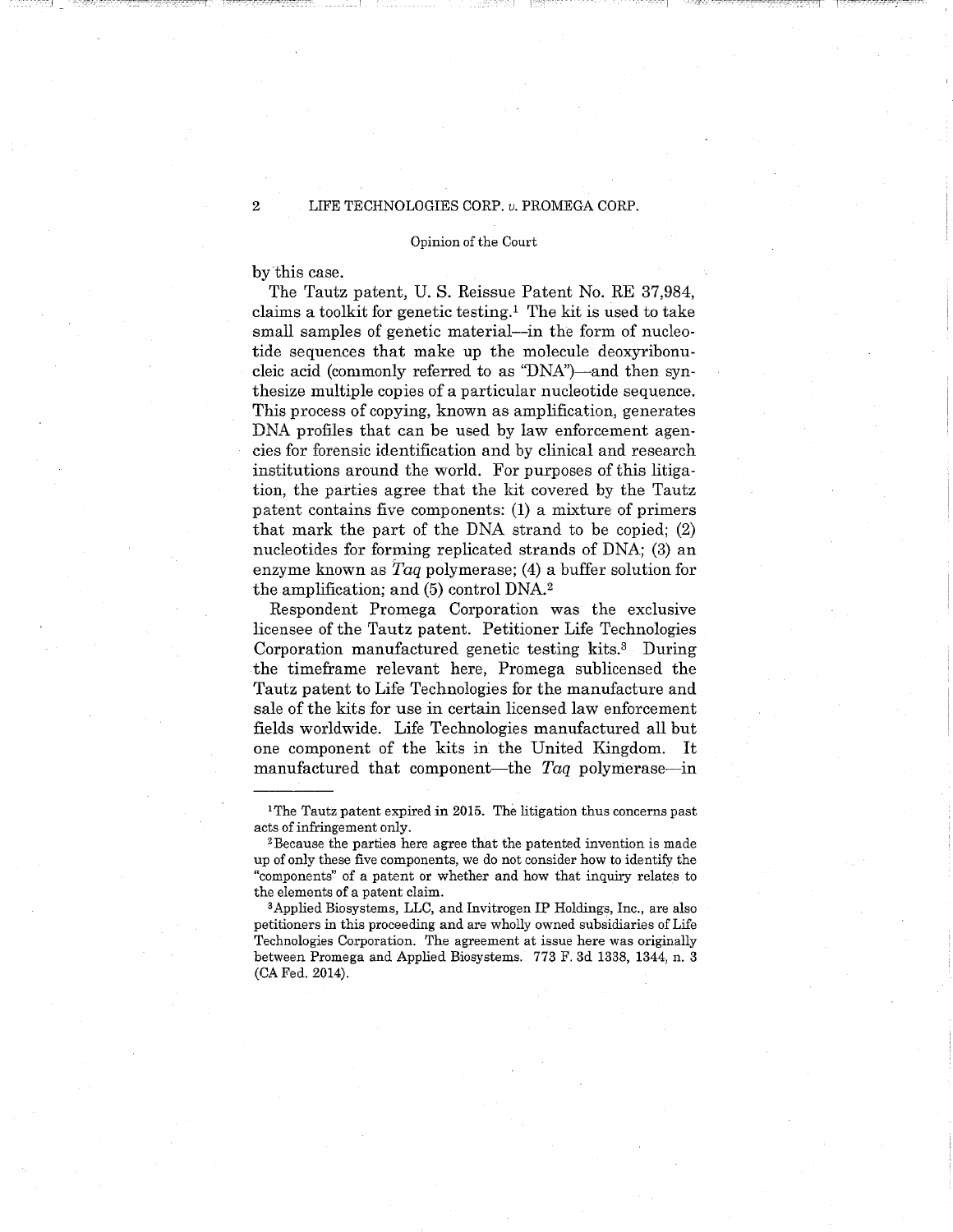## Cite as: 580 U.S. (2017) 3

#### Opinion of the Court

the United States. Life Technologies shipped the *Taq*  polymerase to its United Kingdom facility, where it was combined with the other four components of the kit.

Four years into the agreement, Promega sued Life Technologies on the grounds that Life Technologies had infringed the patent by selling the kits outside the licensed fields of use to clinical and research markets. As relevant here, Promega alleged that Life Technologies' supply of the *Taq* polymerase from the United States to its United Kingdom manufacturing facilities triggered liability under  $\S271(f)(1)$ .

At trial, the parties disputed the scope of  $$271(f)(1)$ 's prohibition against supplying all or a substantial portion of the components of a patented invention from the United States for combination abroad. Section  $271(f)(1)$ 's full text reads:

"Whoever without authority supplies or causes to be supplied in or from the United States all or a substantial portion of the components of a patented invention, where such components are uncombined in whole or in part, in such manner as to actively induce the combination of such components outside of the United States in a manner that would infringe the patent if such combination occurred within the United States, shall be liable as an infringer."

The jury returned a verdict for Promega, finding that Life Technologies had willfully infringed the' patent. Life Technologies then moved for judgment as a matter of law, contending that  $\S271(f)(1)$  did not apply to its conduct because the phrase "all or a substantial portion" does not encompass the supply of a single component of a multicomponent invention.

The District Court granted Life Technologies' motion.

B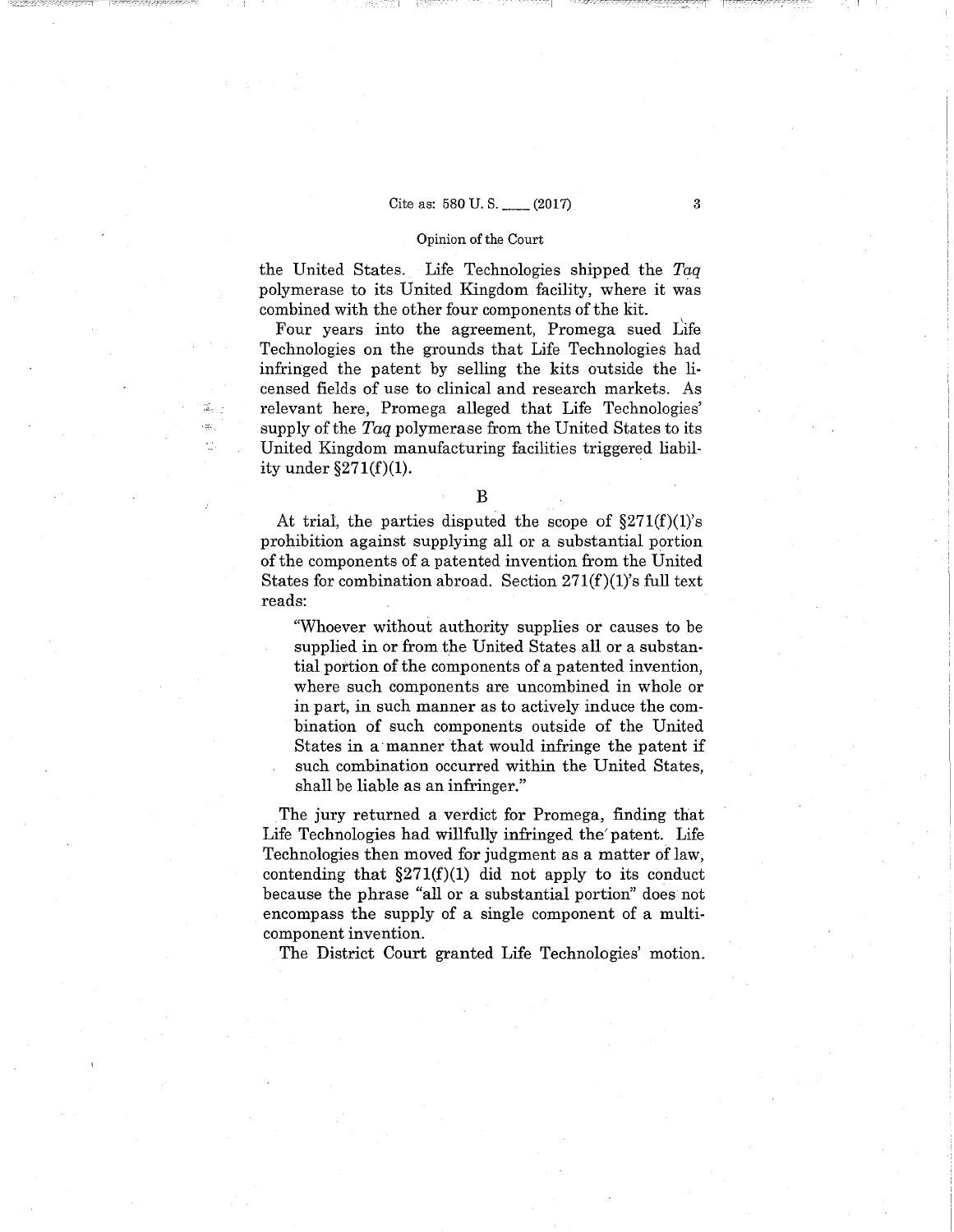#### Opinion of the Court

The court agreed that there could be no infringement under §271(f)(l) because Promega's evidence at trial "showed at most that *one* component of all of the accused products, [the *Taq]* polymerase, was supplied from the United States." 2012 WL 12862829, \*3 (WD Wis., Sept. 13, 2012) (Crabb, J.). Section  $271(f)(1)$ 's reference to "a substantial portion of the components," the District Court ruled, does not embrace the supply of a single component. *Id.,* at \*5.

The Court of Appeals for the Federal Circuit reversed and reinstated the jury's verdict finding Life Technologies liable for infringement. 4 773 F. 3d 1338, 1353 (2014). As relevant here, the court held that "there are circumstances in which a party may be liable under  $\S 271(f)(1)$  for supplying or causing to be supplied a single component for combination outside the United States." *Ibid.* The Federal Circuit concluded that the dictionary definition of "substantiaf' is "important" or "essential," which it read to suggest that a single important component can be a "substantial portion of the components"' of a patented invention. *Ibid.* Relying in part on expert trial testimony that the *Taq* polymerase is a "'main'" and "'major'" component of the kits, the court ruled that the single *Taq* polymerase component was a substantial component as the term is used in §271(f)(l). *Id.,* at 1356.

## II

The question before us is whether the supply of a single component of a multicomponent invention is an infringing act under 35 U.S. C.  $\S271(f)(1)$ . We hold that it is not.

<sup>4</sup>Chief Judge Prost dissented from the majority's conclusion with respect to the "active inducement" element of  $35$  U.S. C.  $\S 271(f)(1)$ . 773 F. 3d, at 1358-1360. Neither that question, nor any of the Federal Circuit's conclusions regarding Life Technologies' liability under  $\S271(a)$  or infringement of four additional Promega patents, see id., at 1341, is before us. See 579 U.S. \_\_ (2016).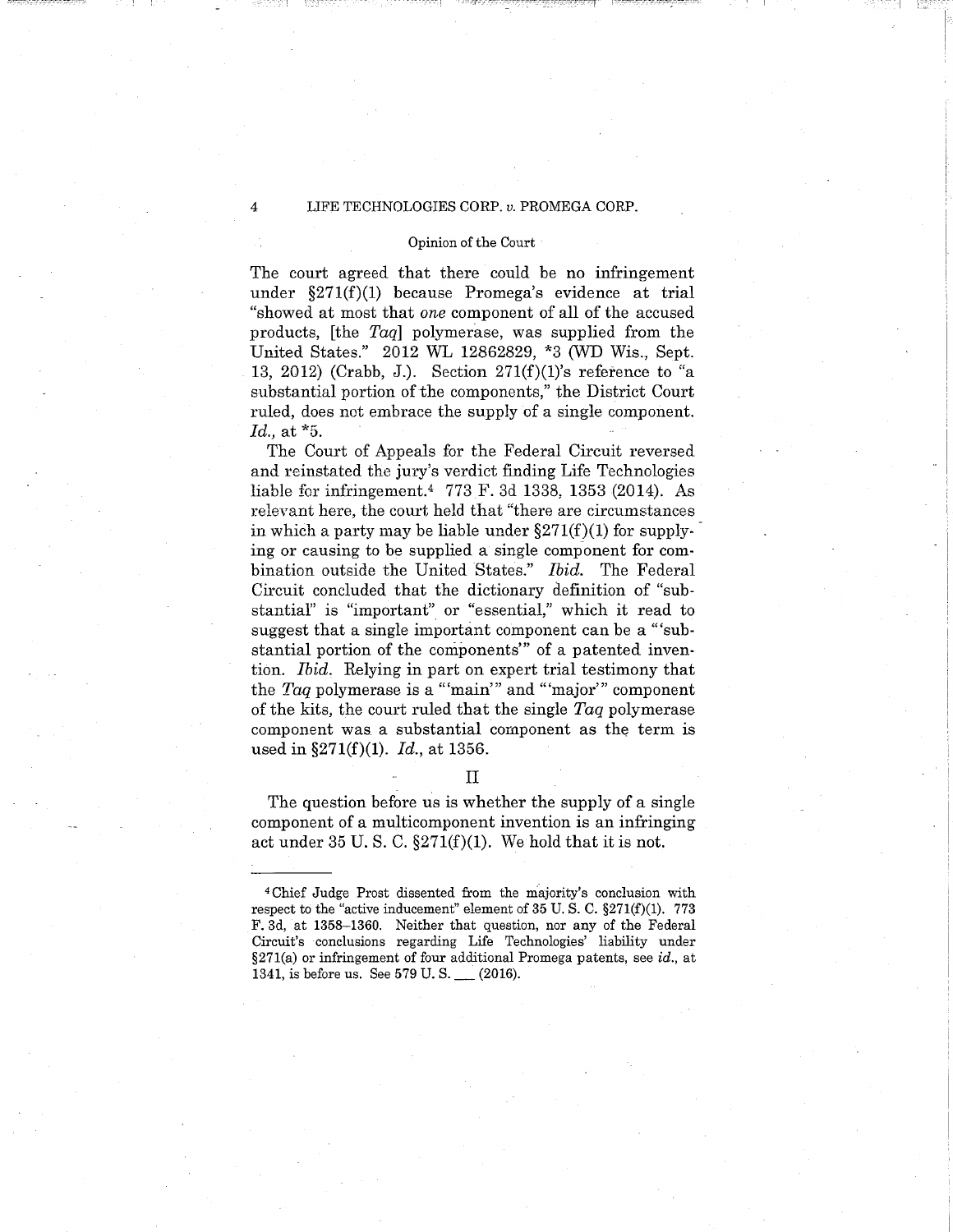## Cite as:  $580 \text{ U.S.}$  (2017) 5

I I

 $\mathcal{B}^{\mathcal{R}}_{\mathcal{A}}$ 

∙ģ§

 $\hat{c}^{(1)}_{\vec{q},\vec{q}_1}$ 

#### Opinion of the Court

A

The threshold determination to be made is whether  $\S271(f)(2)$ 's requirement of "a substantial portion" of the components of a patented invention refers to a quantitative or qualitative measurement. Life Technologies and the United States argue that the text of  $\S 271(f)(1)$  establishes a quantitative threshold, and that the threshold must be greater than one. Promega defends the. Federal Circuit's reading of the statute, arguing that a "substantial portion" of the components includes a single component if that component is sufficiently important to the invention.

We look first to the text of the statute. *Sebelius* v. *Cloer,*  569 U.S. \_, \_ (2013) (slip op., at 6). The Patent Act itself does not define the term "substantial,'' and so we turn to its ordinary meaning. *Ibid.* Here we find little help. All agree the term is ambiguous and, taken in isolation, might refer to an important portion or to a large portion. Brief for Petitioners 16; Brief for Respondent 18; Brief for United States as *Amicus Curiae* 12. "Substantial," as it is commonly understood, may refer either to qualitative importance or to quantitatively large size. See, *e.g.,* Webster's Third New International Dictionary 2280 (defs. le, 2c) (1981) (Webster's Third) ("important, essential,'' or "considerable in amount, value, or worth"); 17 Oxford English Dictionary 67 (defs. 5a, 9) (2d ed. 1989) (OED) ("That is, constitutes, or involves an essential part, point, or feature; essential, material," or "Of ample or considerable amount, quantity, or dimensions").

The context in which "substantial" appears in the statute, however, points to a quantitative meaning here. Its neighboring terms are the first clue. "[A] word is given more precise content by the neighboring words with which it is associated." *United States* v. *Williams,* 553 U. S. 285, 294 (2008). Both "all" and "portion" convey a quantitative meaning. "All" means the entire quantity, without refer: ~--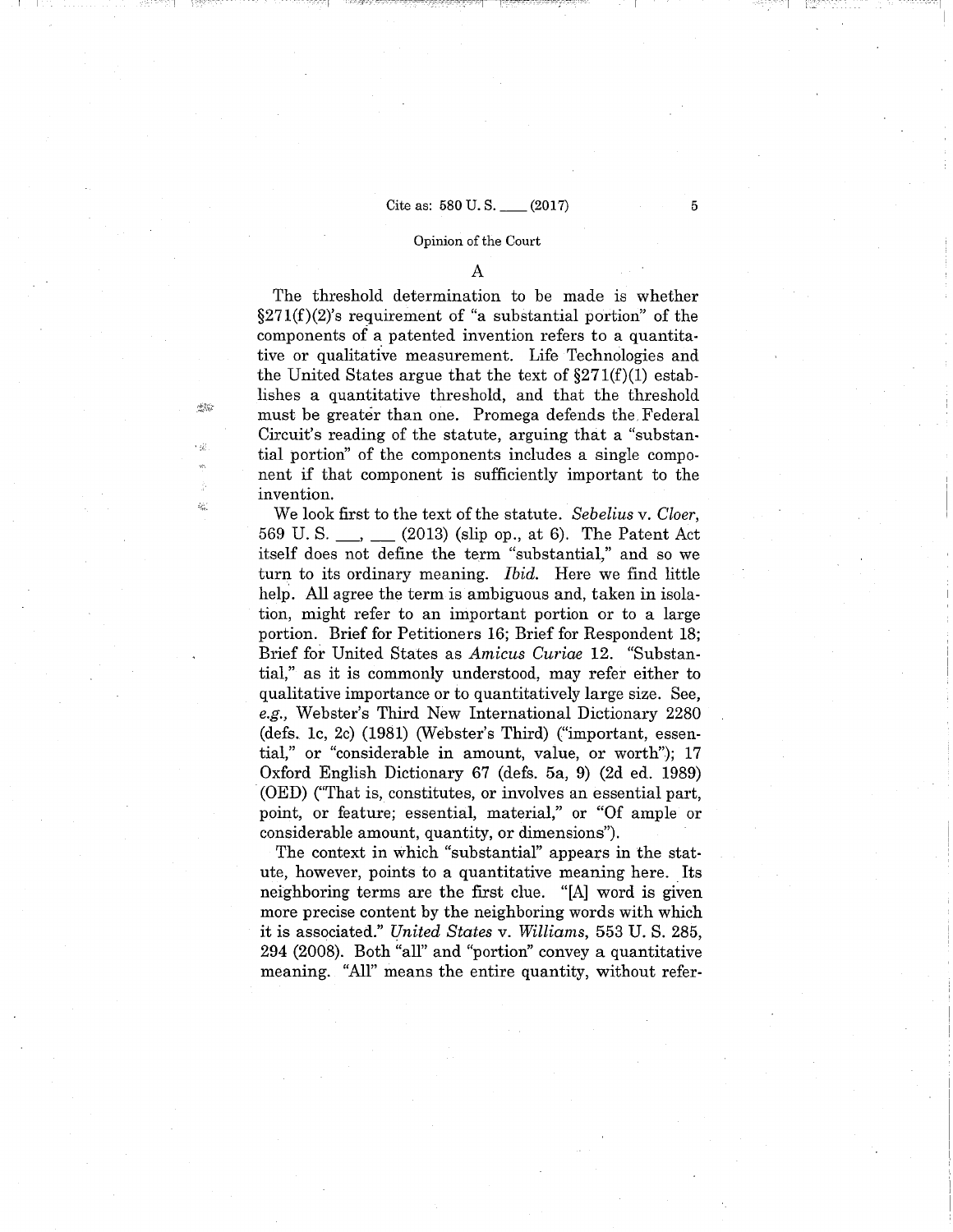$\sim$ 

## Opinion of the Court

ence to relative importance. See, *e.g.,* Webster's Third 54 (defs. la, 2a, 3) ("that is the whole amount or quantity of," or "every member or individual component of," or "the whole number or sum of"); 1 OED 324 (def. 2) ("The entire number of; the individual components of, without exception''). "Portion" likewise refers to some quantity less than all. Webster's Third 1768 (defs. 1, 3a) ("an individual's part or share of something," or "a part of a whole"); 12 OED 154, 155 (def. la, 5a) ("The part (of anything) allotted or belonging to one person," or "A part of any whole"). Conversely, there js nothing in the neighboring text to ground a qualitative interpretation.

Moreover, the phrase "substantial portion" is modified by "of the components of a patented invention." It is the supply of all or a substantial portion "of the components" of a patented invention that triggers liability for infringement. But if "substantial" has a qualitative meaning, then the more natural way to write the opening clause of the provision would be to not reference "the components" at all. Instead, the opening clause of  $\S271(f)(1)$  could have triggered liability for the supply of "all or a substantial portion of ... a patented invention, where [its] components are uncombined in whole or in part." A qualitative reading would render the phrase "of the components" unnecessary the first time it is used in  $\S271(f)(1)$ . Whenever possible, however, we should favor an interpretation that gives meaning: to each statutory provision. See *Hibbs*  v. *Winn,* 542 U.S. 88, 101 (2004). Only the quantitative approach does so here. Thus, "substantial," in the context of  $\S271(f)(1)$ , is most reasonably read to connote a quantitative measure.

Promega argues that a quantitative approach is too narrow, and invites the Court to instead adopt a "casespecific approach" that would require a factfinder to decipher whether the components at issue are a "substantial portion" under *either* a qualitative or quantitative test.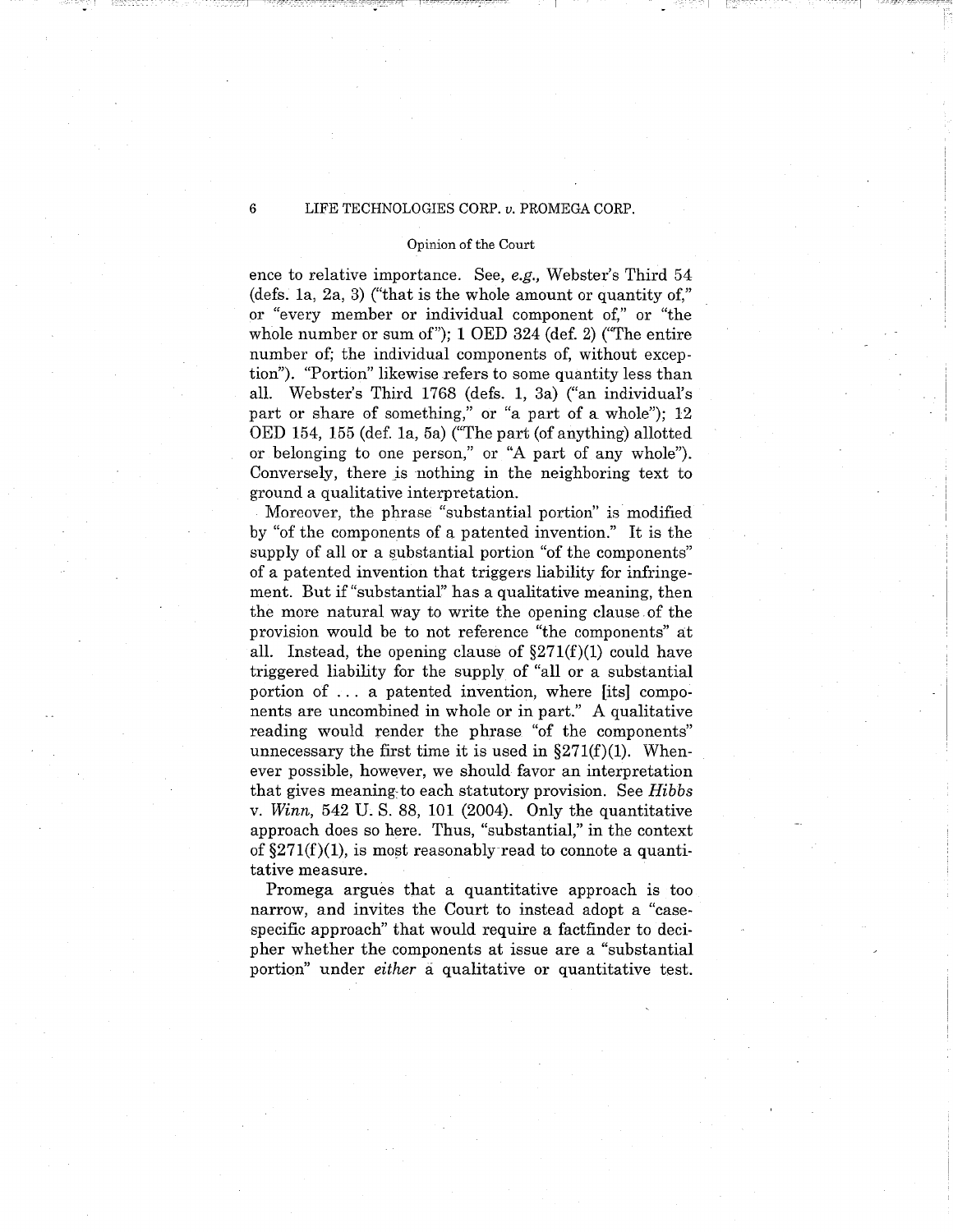## Cite as: 580 U.S. \_\_ (2017)

.," \_\_\_\_\_\_ ] I i\_ -~ - -

## Opinion of the Court

Brief for Respondent 17, 42. We decline to do so. Having determined the phrase "substantial portion" is ambiguous, our task is to resolve that ambiguity, not to compound it by tasking juries across the Nation with interpreting the meaning of the statute on an ad hoc basis. See, *e.g., Robinson* v. *Shell Oil Co.,* 519 U.S. 337, 345-346 (1997).

As a more general matter, moreover, we cannot accept Promega's suggestion that the Court adopt a different analytical framework entirely—one that accounts for both the quantitative *and* qualitative aspects of the components. Promega reads  $\S271(f)(1)$  to mean that the answer to whether a given portion of the components is "substantial" depends not only on the number of components involved but also on their qualitative importance to the invention overall. At first blush, there is some appeal to the idea that, in close cases, a subjective analysis of the qualitative importance of a component may help determine whether it is a "substantial portion" of the components of a patent. But, for the reasons discussed above, the statute's structure provides little support for a qualitative interpretation of the term. 5

Nor would considering the qualitative importance of a component necessarily help resolve close cases. To the contrary, it might just as easily complicate the factfinder's review. Surely a great many components of an invention (if not every component) are important. Few inventions, including the one at issue here, would function at all without any one of their components. Indeed, Promega has not identified any component covered by the Tautz

<sup>&</sup>lt;sup>5</sup>The examples Promega provides of other statutes' use of the terms "substantiaf' or "significant" are inapposite. See Brief for Respondent 19-20. The text of these statutes, which arise in different statutory schemes with diverse purposes and structures, differs in material ways from the text of  $\S271(f)(1)$ . The Tax Code, for instance, refers to "a substantial portion of a return," 26 U. S. C. §7701(a)(36)(A), not to "a substantial portion *of the entries* of a return."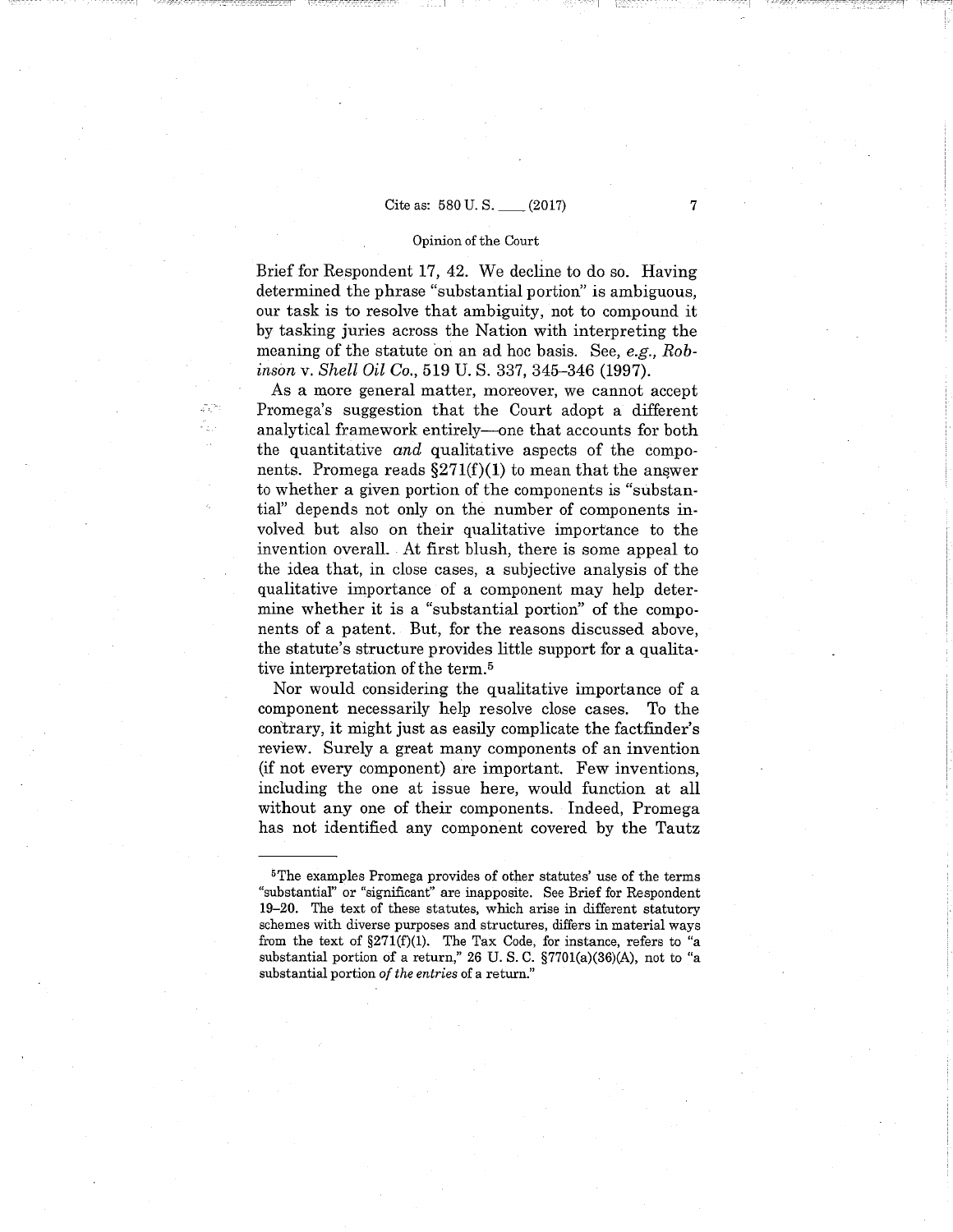$\parallel$ 

#### Opinion of the Court

patent that would not satisfy Promega's "importance" litmus test.6 How are courts-or, for that matter, market participants attempting to avoid liability—to determine the relative importance of the components of an invention? Neither Promega nor the Federal Circuit offers an easy way to make this decision. Accordingly, we conclude that a quantitative interpretation hews most closely to the text of the statute and provides an administrable construction.

B

Having determined that the term "substantial portion" refers to a quantitative measurement, we must next decide whether, as a matter of law, a single component can ever constitute a "substantial portion" so as to trigger liability under  $\S27I(f)(1)$ . The answer is no.

As before, we begin with the text of the statute. Section  $271(f)(1)$  consistently refers to "components" in the plural. The section is targeted toward the supply of all or a substantial portion "of the *components,"* where "such *components"* are uncombined, in a manner that actively induces the combination of "such *components"* outside the United States. Text specifying a substantial portion of "components," plural, indicates that multiple components constitute the substantial portion.

The structure of §271(f) reinforces this reading. Section  $271(f)(2)$ , which is  $\S271(f)(1)$ 's companion provision, reads as follows:

"Whoever without authority supplies or causes to be supplied in or from the United States any component of a patented invention that is especially made or especially adapted for use in the invention and not a staple article or commodity of commerce suitable for

<sup>6</sup> Life Technologies' expert described the *Taq* polymerase as a "main" component. App. 160. The expert also described two other components the same way. Ibid.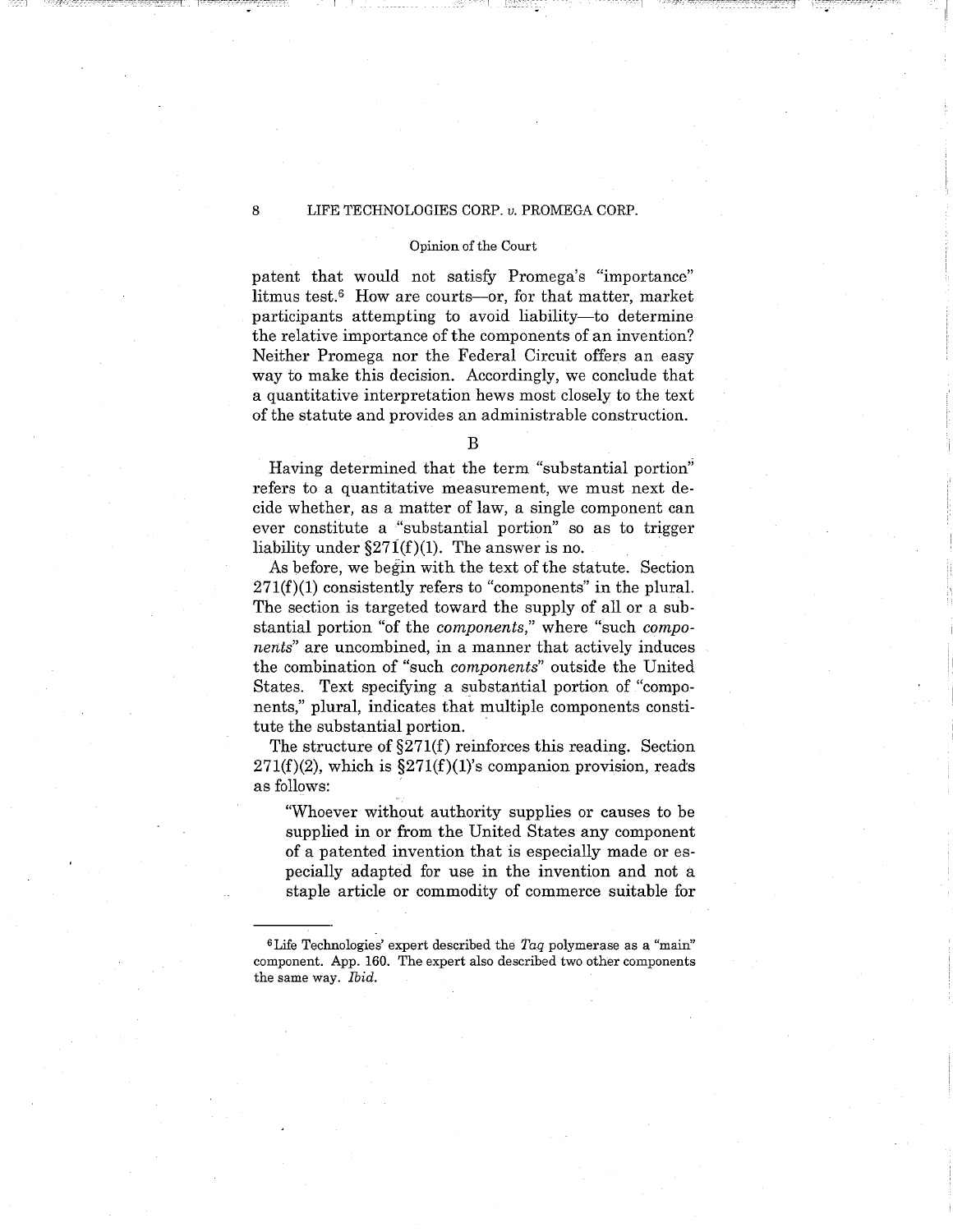## Cite as:  $580 \text{ U.S.}$  (2017) 9

## Opinion of the Court

substantial noninfringing use, where such component is uncombined in whole or in part, knowing that such component is so made or adapted and intending that such component will be combined outside of the United States in a manner that would infringe the patent if such combination occurred within the United States, shall be liable as an infringer."

Reading  $\S 271(f)(1)$  to refer to more than one component allows the two provisions to work in tandem. Whereas  $\S 271(f)(1)$  refers to "components," plural,  $\S 271(f)(2)$  refers to "any component," singular. And, whereas  $\S 271(f)(1)$ speaks to whether the components supplied by a party constitute a substantial portion of the components,  $\S 271(f)(2)$  speaks to whether a party has supplied "any" noncommodity component "especially made or especially adapted for use in the invention."

We do not disagree with the Federal Circuit's observation that the two provisions concern different scenarios. See 773 F. 3d, at 1354. As this Court has previously observed,  $\S$  $271(f)(1)$  and  $271(f)(2)$  "differ, among other things, on the quantity of components that must be 'supplie[d] ... from the United States' for liability to attach." *Microsoft Corp. v. AT&T Corp.*, 550 U. S. 437, 454, n. 16 (2007). Bµt we do not draw the Federal Circuit's conclusion from these different but related provisions. Reading  $\S 271(f)(1)$  to cover any single component would not only leave little room for  $\S271(f)(2)$ , but would also undermine  $\S271(f)(2)$ 's express reference to a single component "especially made or especially adapted for use in the invention."7 Our conclusion that  $\S271(f)(1)$  prohibits the supply of components, plural, gives each subsection its unique

<sup>7</sup>This Court's opinion in *Microsoft Corp.* v. *AT&T Corp.,* 550 U.S. 437, 447 (2007), is not to the contrary. The holding in that case turned not on the number of components involved, but rather on whether the software at issue was a component at all.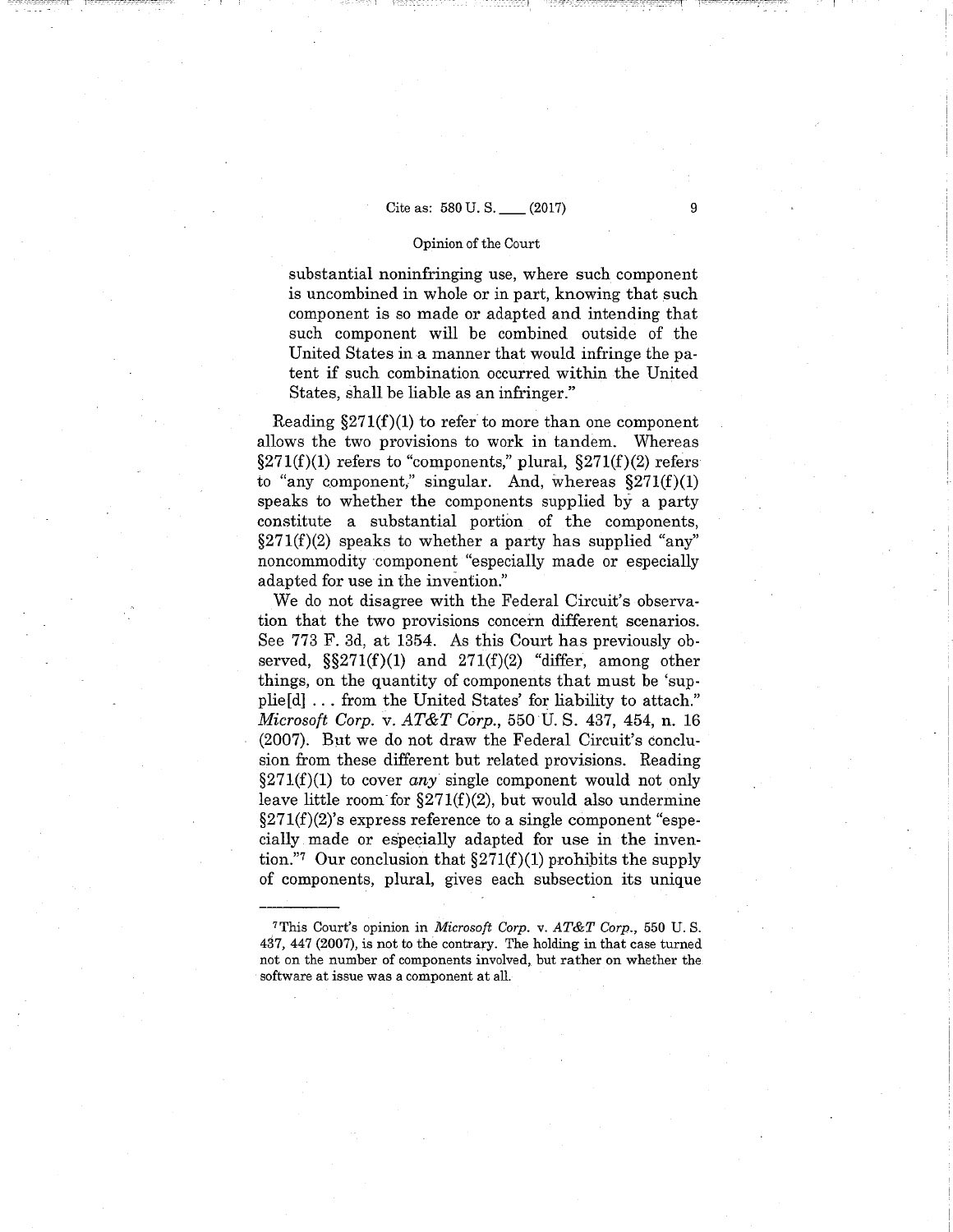#### Opinion of the Court

application.<sup>8</sup> See, *e.g., Cloer*, 569 U.S., at \_\_\_(slip op.,  $at 6$ ).

Taken alone,  $\S271(f)(1)$ 's reference to "components" might plausibly be read to encompass "component" in the singular. See 1 U.S. C. §1 (instructing that "words importing the plural include the singular," "unless the context indicates otherwise"). But §271(f)'s text, context, and structure leave us to conclude that when Congress said "components," plural, it meant plural, and when it said "component," singular, it meant singular.

We do not today define how close to "all" of the components "a substantial portion" must be. We hold only that one component does not constitute "all or a substantial portion" of a multicomponent invention under  $\S 271(f)(1)$ . This is all that is required to resolve the question presented.

 $\mathcal{C}$ 

The history of §271(f) bolsters our conclusion. The Court has previously observed that Congress enacted §27l(f) in response to our decision in *Deepsouth Packing*  Co. v. *Laitram Corp.,* 406 U.S. 518 (1972). See *Microsoft Corp.,* 550 U.S., at 444. In *Deepsouth,* the Court determined that, under patent law as it existed at the time, it was "not an infringement to make or use a patented product outside of the United States." 406 U.S., at 527. The

<sup>8</sup> Promega argues that the important distinction between these provisions is that  $\S271(f)(1)$ , unlike  $\S271(f)(2)$ , requires a showing of specific intent for active inducement. Brief for Respondent 34-41. But cf. *Global-Tech Appliances, Inc.* v. *SEB S.* A., 563 U.S. 754, 765-766 (2011) (substantially equating the intent requirements for §§271(b) and 271(c), on which Promega asserts  $\S$ 271(f)(1) and (f)(2) were modeled). But, to repeat, whatever intent subsection  $(f)(1)$  may require, it also imposes liability only on a party who supplies a "substantial portion of the compqnents" of the invention. Thus, even assuming that subsection (f)(l)'s "active inducement" requirement is different from subsection  $(f)(2)$ 's "knowing" and "intending" element-a question we do not reach today-that difference between the two provisions does not read the "substantial portion" language out of the statute.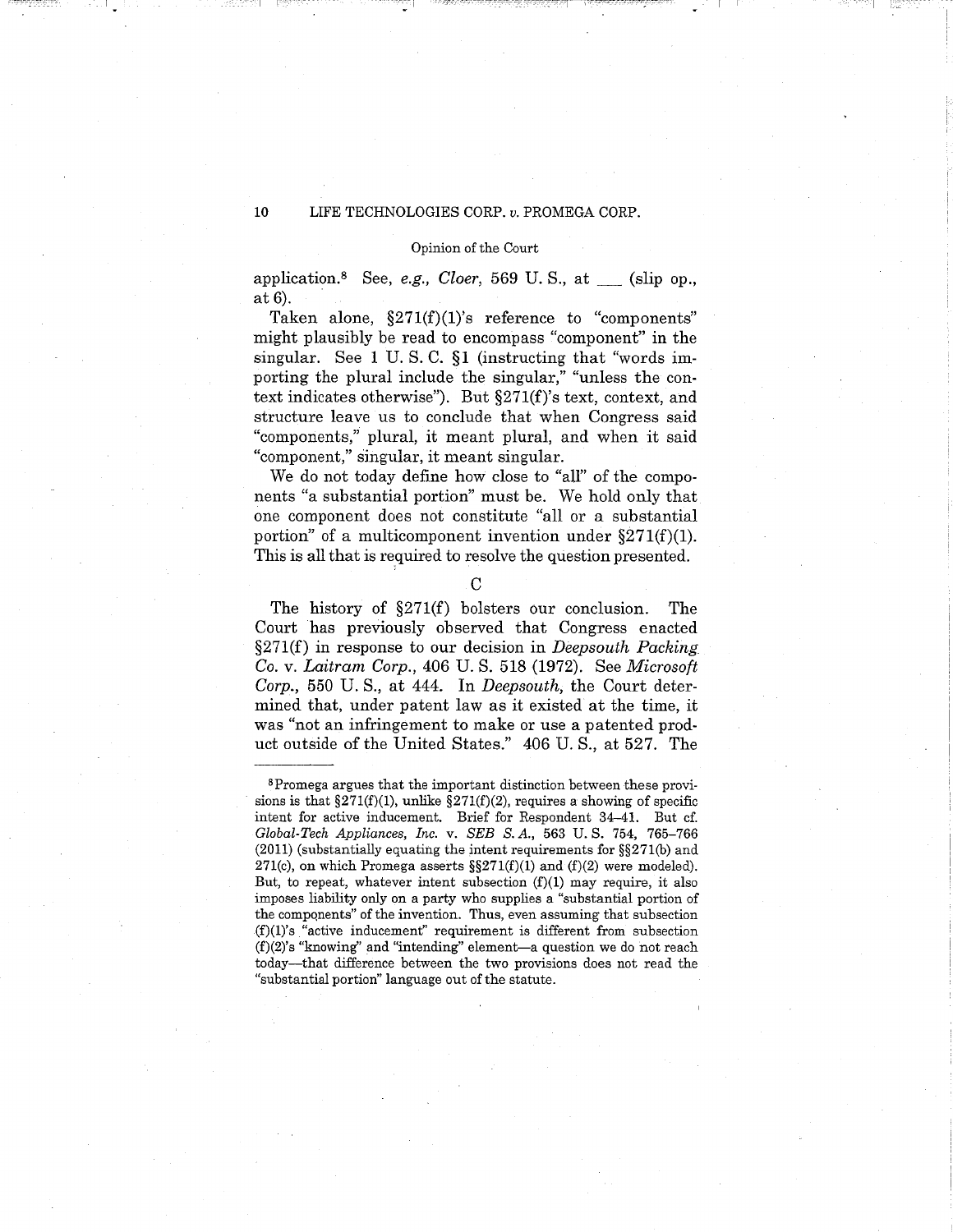# Cite as: 580 U.S. (2017) 11

## Opinion of the Court

new §271(f) "expand[ed] the definition of infringement to include supplying from the United States a patented invention's components," as outlined in subsections  $(f)(1)$ and (f)(2). *Microsoft,* 550 U. S., at 444-445.

The effect of this provision was to fill a gap in the enforceability of patent rights by reaching components that are manufactured in the United States but assembled overseas and that were beyond the reach of the statute in its prior formulation. Our ruling today comports with Congress' intent. A supplier may be liable under  $\S271(f)(1)$  for supplying from the United States all or a substantial portion of the components (plural) of the invention, even when those components are combined abroad. The same is true even for a single component under  $\S 271(f)(2)$  if it is especially made or especially adapted for use in the invention and not a staple article or commodity. We are persuaded, however, that when as in this case a product is made abroad and all components but a single commodity article are supplied from abroad, this activity is outside the scope of the statute.

## III

We hold that the phrase "substantial portion" in 35 U.S. C.  $\S 271(f)(1)$  has a quantitative, not a qualitative, meaning. We hold further that  $\S271(f)(1)$  does not cover the supply of a single component of a multicomponent invention. The judgment of the Court of Appeals for the Federal Circuit is therefore reversed, and the case is remanded for further proceedings consistent with this opinion.

#### *It is so ordered.*

THE CHIEF JUSTICE took no part in the decision of this case.

I I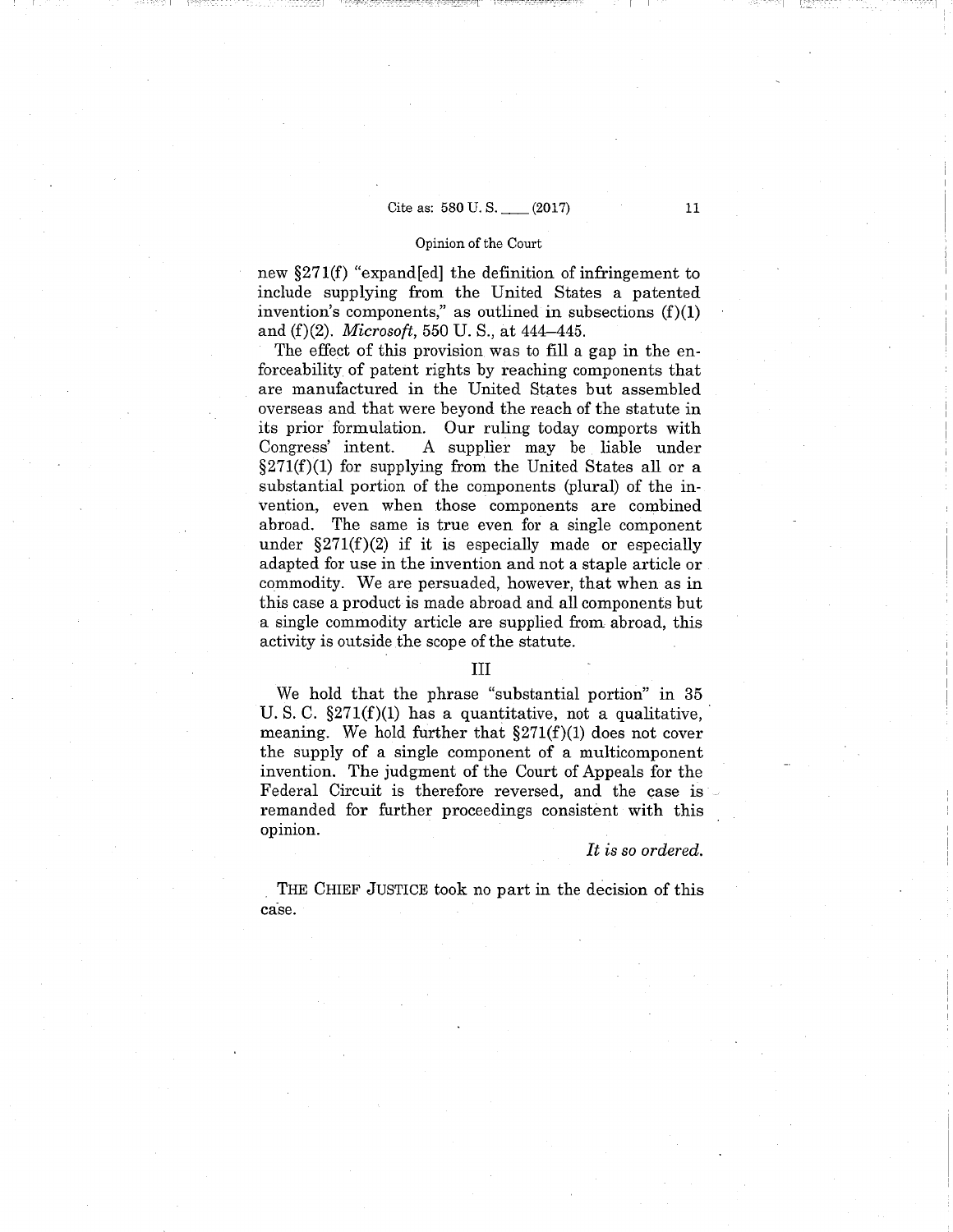Cite as: 580 U.S. (2017) 1

I I

 $\sim$   $\sim$   $\sim$   $\sim$   $\sim$ 

:.--'

Opinion of ALITO, J.

# **SUPREME COURT OF THE UNITED STATES**

## No. 14-1538

## LIFE TECHNOLOGIES CORPORATION, ET AL., PETITIONERS *v.* PROMEGA CORPORATION

## ON WRIT OF CERTIORARI TO THE UNITED STATES COURT OF APPEALS FOR THE FEDERAL CIRCUIT

## [February 22, 2017]

JUSTICE ALITO, with whom JUSTICE THOMAS joins, concurring in part and concurring in the judgment.

I join all but Part II-C of the Court's opinion. It is clear from the text of 35 U.S. C. §271(f) that Congress intended not only to fill the gap created by *Deepsouth Packing Co.* v. Laitram Corp., 406 U.S. 518 (1972)—where all of the components of the invention were manufactured in the United States, id., at 524-but to go at least a little further. How much further is the question in this case, and the genesis of  $\S271(f)$  sheds no light on that question.

I note, in addition, that while the Court holds that a single component cannot constitute a substantial portion of an invention's components for  $\S271(f)(1)$  purposes, I do not read the opinion to suggest that *any* number greater than one is sufficient. In other words, today's opinion establishes that more than one component is necessary, but does not address *how much* more.